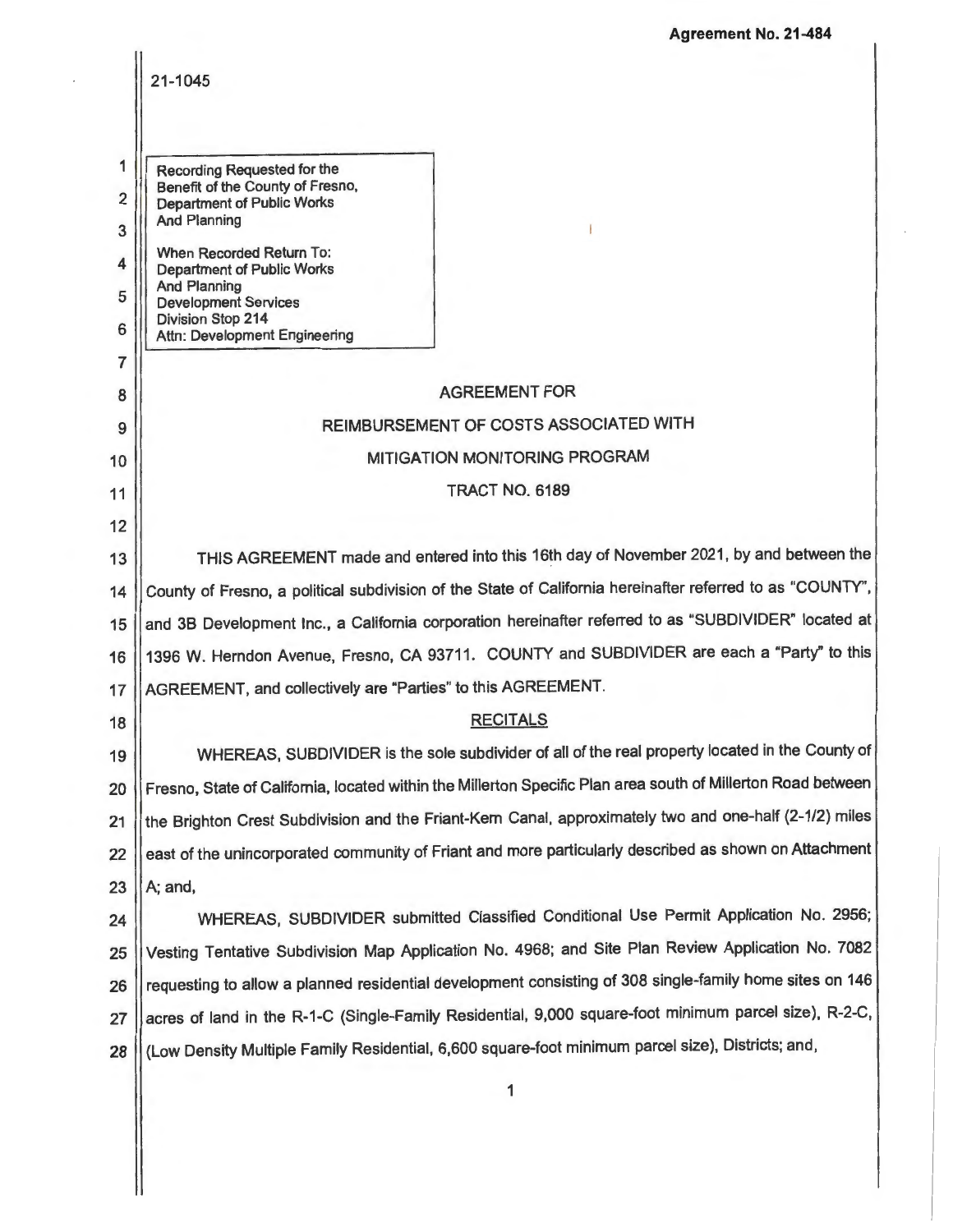1 WHEREAS, an Environmental Impact Report ("EIR") was prepared for the Millerton Specific Plan 2 and the EIR identified significant and potentially significant adverse impacts that were reduced to a level 3 | of less than significant with Mitigation Measures that were included in the Millerton Specific Plan Mitigation 4 Measures and Monitoring Program Matrix herein after referred to Mitigation and Monitoring Program 5 Superson in Attachment B and the Board of Supervisors adopted the Findings and a Statement of Overriding 6 Considerations and certified the EIR on November 29, 1994; and,

7 WHEREAS, on February 3, 2000, the Fresno County Planning Commission adopted findings that 8 | none of the conditions described in Section 15162 of the California Environmental Quality Act (CEQA) 9 Guidelines calling for preparation of a subsequent EIR had occurred therefore, EIR No. SCH 84051409 10 | as amended by the addendum incorporating the studies that were prepared subsequent to the adoption 11 | of the EIR was determined to be adequate for Classified Conditional Use Permit Application No. 2956; 12 Vesting Tentative Subdivision Map Application No. 4968; and Site Plan Review Application No. 7082 and 13 approved the applications for the proposed development with conditions as recommended by staff with 14 | modifications; and,

15 WHEREAS, Condition No. 5 of Classified Conditional Use Permit No. 2956 requires compliance 16 With all EIR Mitigation Measures contained in the Mitigation and Monitoring Program approved with the 17  $\parallel$  project; and,

18 WHEREAS, Condition No. 5 also requires SUBDIVIDER to enter into an agreement with COUNTY 19 for the purpose of reimbursing COUNTY for all costs incurred by COUNTY in complying with the Mitigation 20 || and Monitoring requirements, to include but not be limited to staff and consultation services.

21 | WHEREAS, on May 1, 2018 the Board of Supervisors approved Final Map No. 4968, phase I of 22 | Vesting Tentative Tract Map No. 4968, which consisted of 106 lots.

23 WHEREAS, SUBDIVIDER is now submitting the Final Map for Tract No. 6189, phase II of Vesting 24 | Tentative Tract Map No. 4968, consisting of 133 lots.

25 NOW, THEREFORE, in consideration of the mutual acknowledgments, covenants, and conditions 26 **herein contained, it is agreed as follows:** 

- 27 || 1. DUTIES OF THE SUBDIVIDER.
- 
- 

28 A. SUBDIVIDER shall pay to COUNTY Department of Public Works and Planning, the actual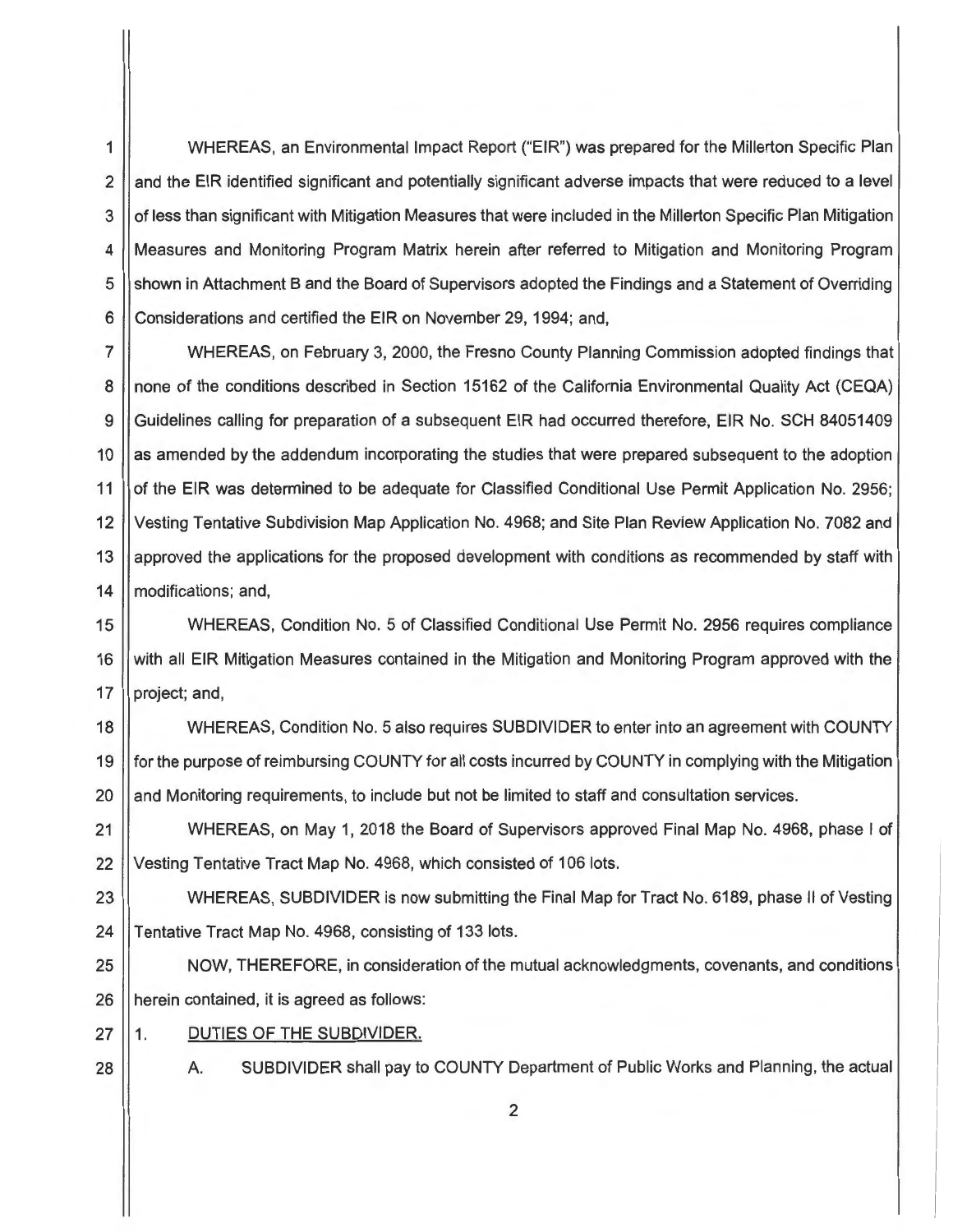1 costs incurred by COUNTY or its consultant ("Consultant") in performing all other work in connection with 2 || the required monitoring for compliance with the Mitigation and Monitoring Program, including departmental 3 cost, COUNTY overhead costs and the cost to retain an independent consultant.

4 B. Upon execution of this AGREEMENT, SUBDIVIDER shall immediately deposit with 5 COUNTY the sum of Five Thousand Dollars (\$5,000.00) which is the estimated deposit for COUNTY's 6 efforts to retain an independent outside consultant to conduct the required monitoring for compliance with 7 the approved Mitigation and Monitoring Program including peer review of the Wetland and Open Space 8 Mitigation and Management Plan prepared by the SUBDIVIDER's appropriately certified/licensed 9 || consultant.

10 11 12 13 14 15 16 C. Within ten (10) days of written notice from COUNTY, SUBDIVIDER shall deposit Twenty-Five Thousand Dollars (\$25,000.00) in additional funds for reimbursement of services provided by COUNTY or Consultant for the tasks necessary to accomplish the required monitoring of compliance with the Mitigation and Monitoring Program and associated peer review as stated in the preceding section above (Section 1.A). If funds are needed in addition to the \$25,000.00, SUBDIVIDER agrees to provide, within ten (10) days written notice from COUNTY, additional funds in increments of \$5,000.00 as required by COUNTY.

17 18 19 20 21 22 23 D. The advance deposits required under subsection 1.A and 1.B (hereinafter, collectively, "ADVANCE") shall be used to pay for the actual fees, costs and expenses incurred by COUNTY in the performance of its duties under this AGREEMENT. COUNTY shall hold the ADVANCE in trust for such purposes, provided however, COUNTY shall not be obligated to invest such funds or to otherwise obtain any interest thereon. If the actual fees, costs and expenses incurred by COUNTY are less than the amount of the ADVANCE, COUNTY will promptly refund such surplus funds to the SUBDIVIDER following the conclusion or earlier termination of this AGREEMENT.

 $24$  | 2.

# DUTIES OF THE COUNTY.

25 A. COUNTY shall solicit and retain an independent consultant to perform the necessary 26 | monitoring of the Mitigation Measures contained in said Mitigation Monitoring Program.

27 | B. COUNTY shall keep accurate records of its actual costs including cost associated with 28 Consultant services incurred while reviewing plans, issuing permits, conducting inspections, and any other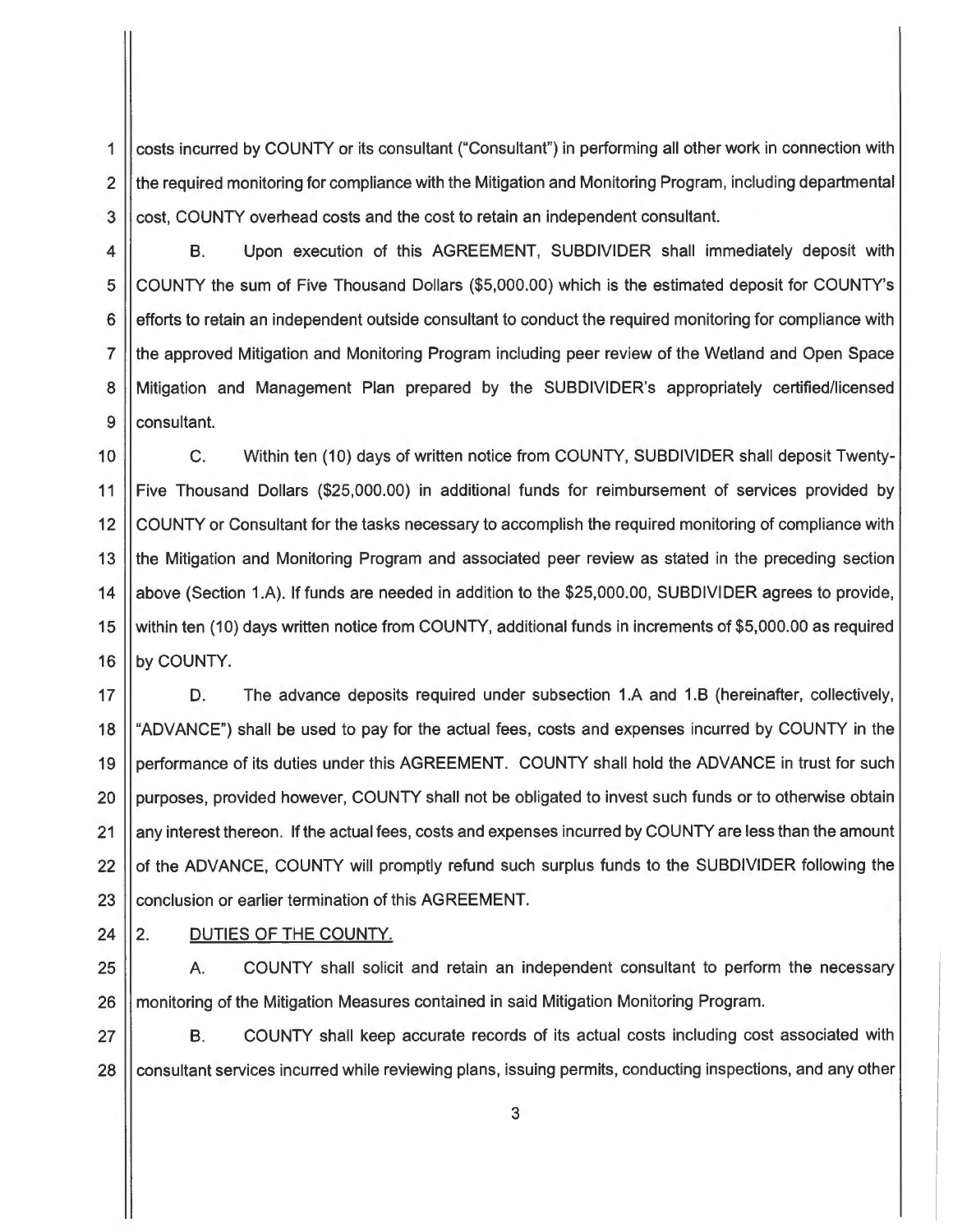1 work performed in connection with monitoring said Mitigation Monitoring Program.

2 C. COUNTY shall provide SUBDIVIDER an accounting of time and expenses attributable to 3 || this AGREEMENT within 10 days following receipt of a written request.

4  $\vert$  D. From time to time, upon a determination by the Director of Public Works and Planning, or 5 his/her designee, (collectively "Director") that the funding provided by SUBDIVIDER pursuant to Section 6 | 1. is insufficient to reimburse Consultant) or COUNTY, as applicable, for services to be rendered, the 7 Director may issue an invoice or invoices for the amount of funding the Director determines to be 8 || reasonably necessary to compensate the consultant or COUNTY for services to be rendered. 9 SUBDIVIDER shall remit payment to COUNTY for each such invoice within fifteen (15) days of receipt of 10 Such an invoice. There shall be no limit to the number of invoices COUNTY may issue to SUBDIVIDER 11 and SUBDIVIDER shall be obligated to pay, nor any limit on the total amount SUBDIVIDER shall be 12 | required to pay COUNTY.

13 || In the event SUBDIVIDER fails to make any payment of deposit requested by COUNTY, COUNTY 14 || may refuse issuance of building permits on undeveloped lots within Tract No. 6189. The Parties 15 acknowledge that the actual cost of performance under this AGREEMENT may exceed the estimate of 16 Thirty Thousand Dollars (\$30,000). If, however, the cost incurred is less than Thirty Thousand Dollars 17 (\$30,000), COUNTY shall refund such excess funds to SUBDIVIDER after completion of the Mitigation 18 | Monitoring Program.

### 19 3. INDEPENDENT CONTRACTOR.

20 | It is understood that Consultant shall be an independent contractor of COUNTY. SUBDIVIDER 21 agrees to permit Consultant to enter upon its property in compliance with applicable safety regulations  $22$  If to perform all work thereon, as Consultant deems necessary to complete the Mitigation Monitoring 23 required for the project. It is agreed that SUBDIVIDER at no time will interfere with Consultant in the 24 performance of such work or attempt to influence such Consultant during the course of this Monitoring  $25$  | report.

26 | 4. HOLD HARMLESS.

27 SUBDIVIDER agrees to indemnify, save, hold harmless, and at COUNTY's request, defend the 28 COUNTY, its officers, agents, and employees from any and all costs and expenses (including without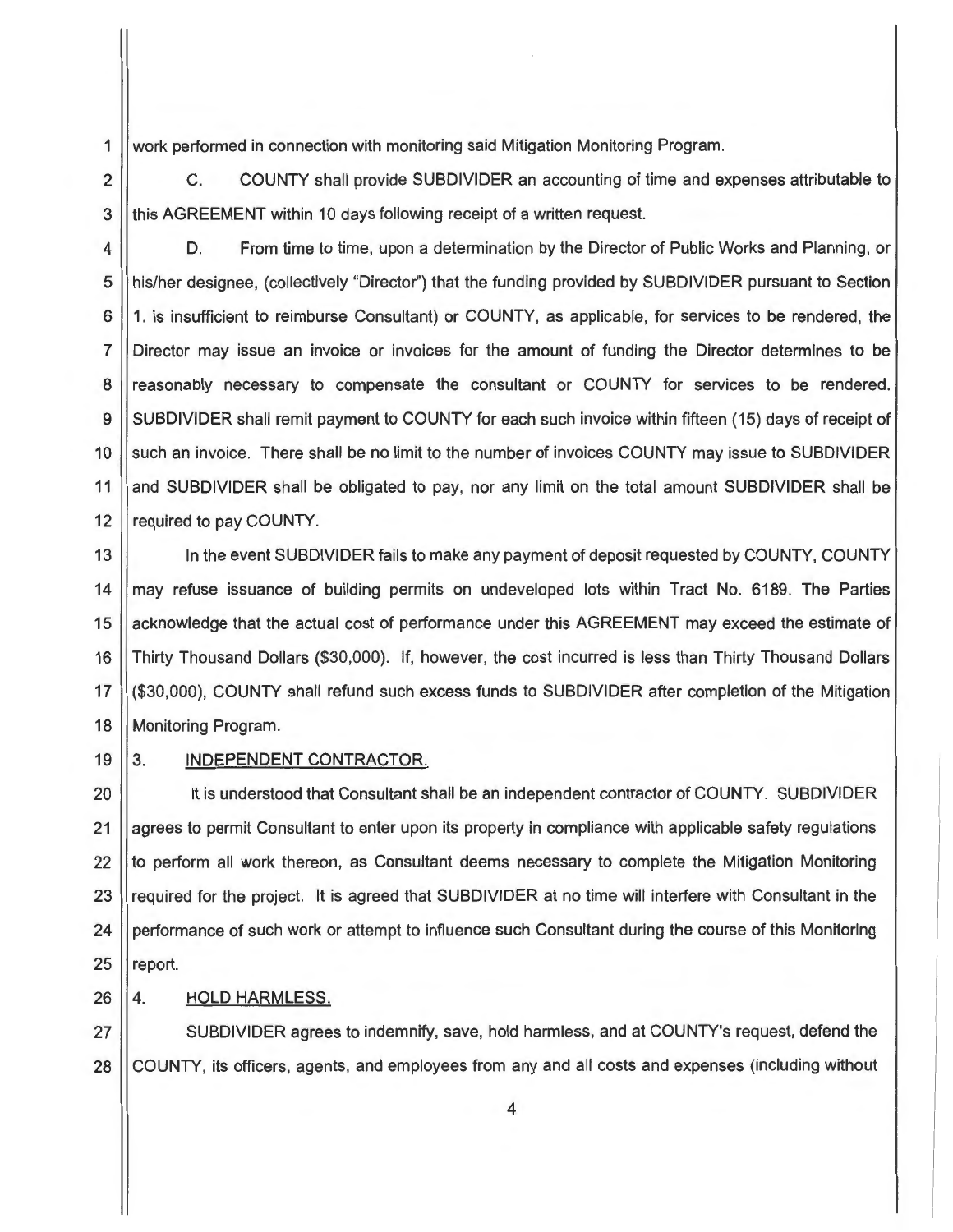1 2 3 4 5 6 limitation costs and fees of litigation), damages, liabilities, claims, and losses occurring or resulting to COUNTY in connection with the performance, or failure to perform, by SUBDIVIDER, its officers, agents, or employees under this AGREEMENT, and from any and all costs and expenses, damages, liabilities, claims, and losses occurring or resulting to any person, firm , or corporation who may be injured or damaged by the performance, or failure to perform, of SUBDIVIDER, its officers, agents, or employees under this AGREEMENT.

5. NON-ASSIGNMENT.

8 9 10 This AGREEMENT shall not be assignable by SUBDIVIDER without the prior written consent of COUNTY. Any assignee shall take this AGREEMENT subject to the covenants and conditions set forth herein.

6. TERM.

7

11

14

12 13 This AGREEMENT shall expire one (1) year after occupancy is granted for the final home in Tract No. 6189.

7. NOTICES.

15 16 The persons and their addresses having authority to give and receive notices under this AGREEMENT include the following:

| 17              | <b>COUNTY OF FRESNO</b>               | <b>SUBDIVIDER</b>            |
|-----------------|---------------------------------------|------------------------------|
| 18              | Director of Public Works and Planning | Darius Assemi, CEO, Director |
| 19              | <b>County of Fresno</b>               | 3B Development Inc.          |
| 20              | 2220 Tulare Street, 6th Floor         | a California Corporation     |
| $\overline{21}$ | Fresno, CA 93721                      | 1396 W. Herndon Ave.         |
| 22              |                                       | Fresno, CA 93711             |

23 | All notices between COUNTY and SUBDIVIDER provided for or permitted under this AGREEMENT 24 | must be in writing and delivered either by personal service, by first-class United States mail, by an overnight 25 commercial courier service, or by telephonic facsimile transmission. A notice delivered by personal service 26 | is effective upon service to the recipient. A notice delivered by first-class United States mail is effective three 27 (3) COUNTY business days after deposit in the United States mail, postage prepaid, addressed to the 28 | recipient. A notice delivered by an overnight commercial courier service is effective one (1) COUNTY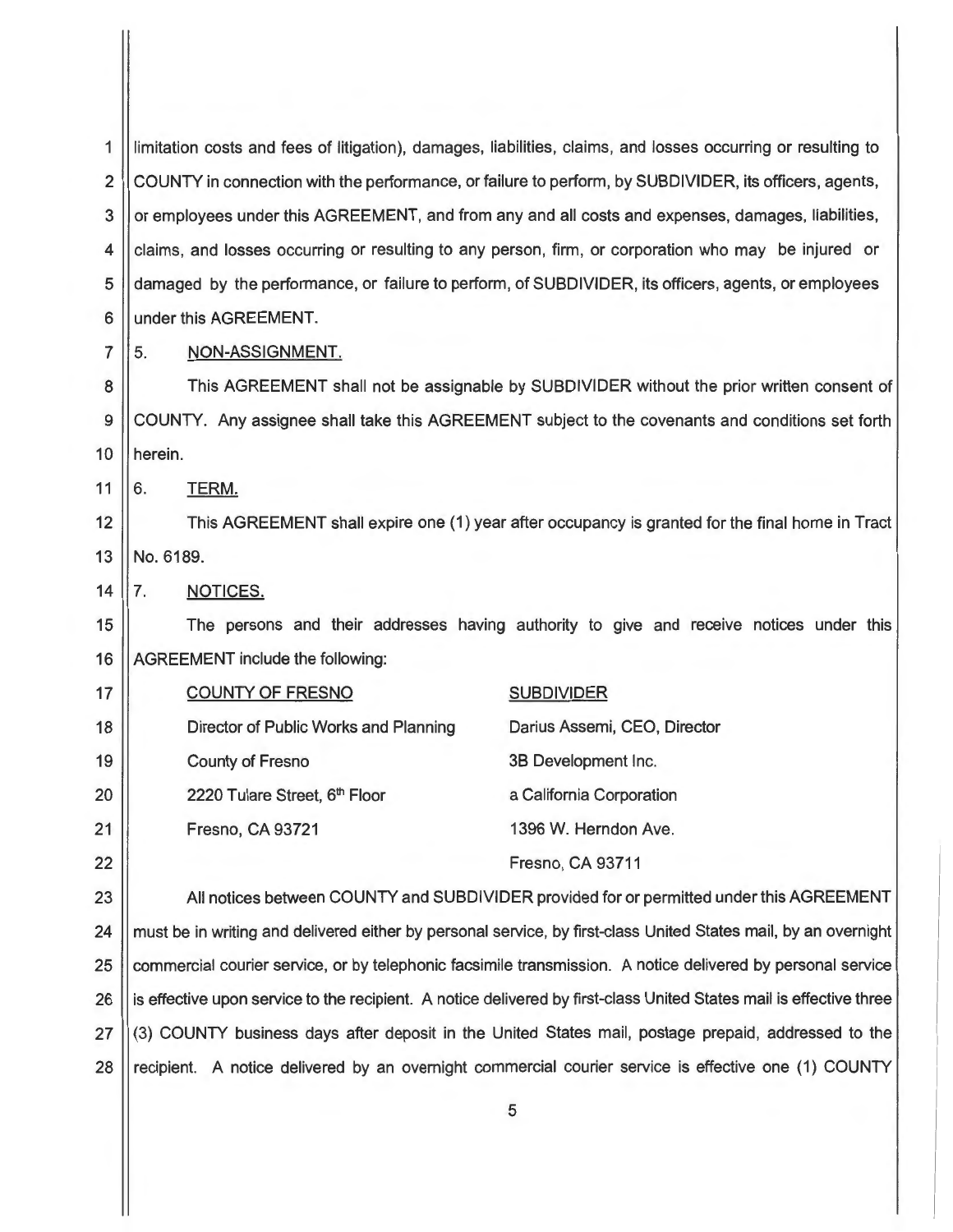1 business day after deposit with the overnight commercial courier service, delivery fees prepaid, with delivery 2 | instructions given for next day delivery, addressed to the recipient. A notice delivered by telephonic facsimile 3 | is effective when transmission to the recipient is completed (but, if such transmission is completed outside of 4 COUNTY business hours, then such delivery shall be deemed to be effective at the next beginning of a 5 COUNTY business day), provided that the sender maintains a machine record of the completed transmission. 6  $\vert\vert$  For all claims arising out of or related to this AGREEMENT, nothing in this section establishes, waives, 7 | or modifies any claims presentation requirements or procedures provided by law, including but not limited to

8 || the Government Claims Act (Division 3.6 of Title 1 of the Government Code, beginning with section 810).

## $9 \parallel 8$ . GOVERNING LAW.

10 Venue for any action arising out of or related to this AGREEMENT shall only be in Fresno County, 11 California. The rights and obligations of the Parties and all interpretation and performance of this 12 AGREEMENT shall be governed in all respects by the laws of the State of California.

# 13 9. SEVERABILITY.

14 In the event any provisions of this AGREEMENT are held by a court of competent jurisdiction to 15 | be invalid, void, or unenforceable, the Parties will use their best efforts to meet and confer to determine 16 | how to mutually amend such provisions with valid and enforceable provisions, and the remaining 17 | provisions of this AGREEMENT will nevertheless continue in full force and effect without being impaired 18  $\vert\vert$  or invalidated in any way.

## 19 || 10. HEADINGS; CONSTRUCTION; STATUTORY REFERENCES.

20 | The headings of the sections and paragraphs of this AGREEMENT are for convenience only and 21 Shall not be used to interpret this AGREEMENT. This AGREEMENT is the product of negotiation between 22 || the Parties. The language of this AGREEMENT shall be construed as a whole according to its fair 23 || meaning and not strictly for or against any Party. Any rule of construction to the effect that ambiguities 24 are to be resolved against the drafting party shall not apply in interpreting this AGREEMENT. All 25 | references in this AGREEMENT to statutes, regulations, ordinances or resolutions of the United States, 26 | the State of California, or the County of Fresno shall be deemed to include the same statute, regulation, 27 | ordinance or resolution as hereafter amended or renumbered, or if repealed, to such other provisions as  $28$  || may thereafter govern the same subject.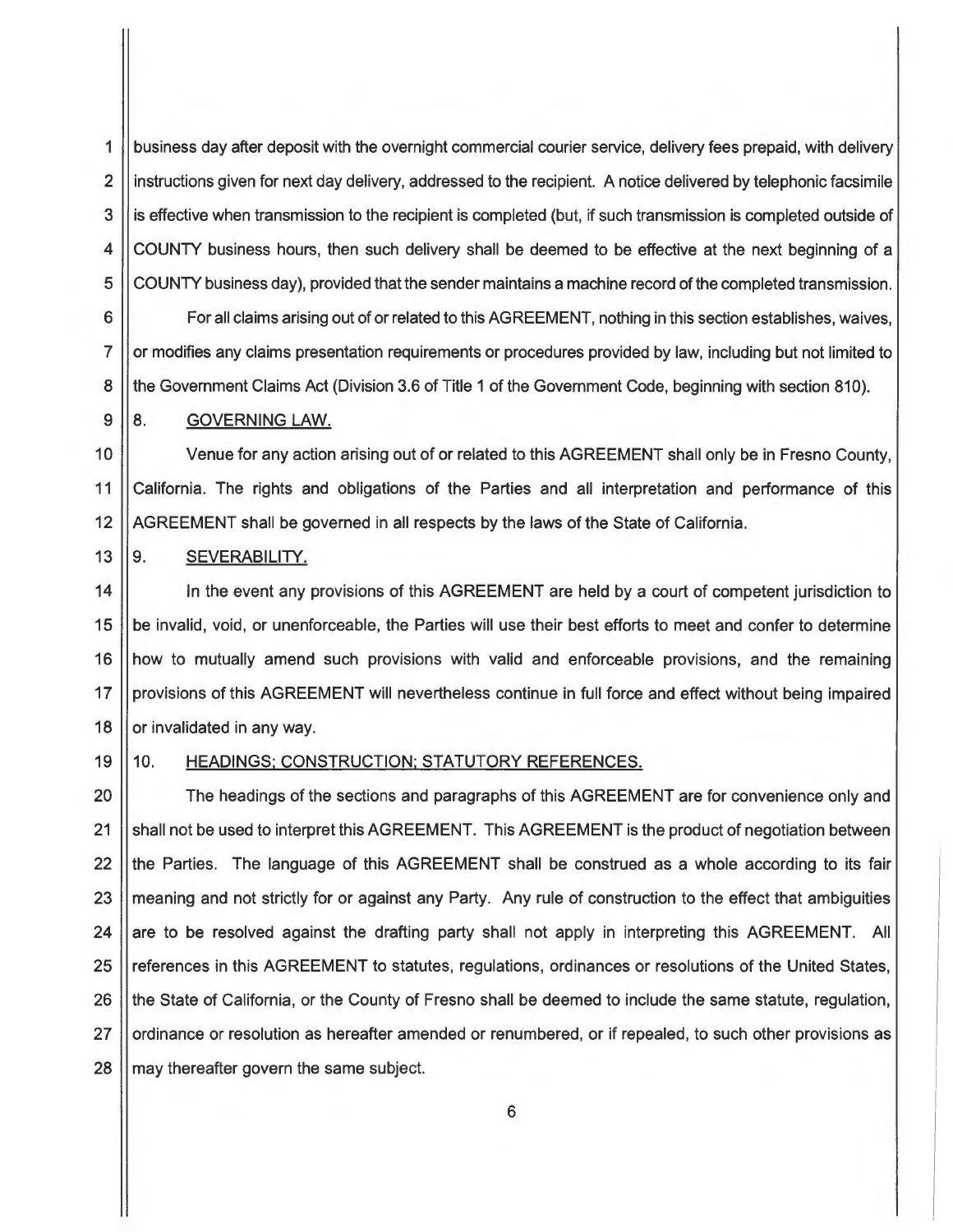# 11. LEGAL AUTHORITY

1

8

9

2 3 4 5 6 7 Each individual executing or attesting this AGREEMENT hereby covenants, warrants, and represents to the other Party: (1) that he or she is duly authorized to execute and deliver this AGREEMENT on behalf of his or her respective Party in accordance with the following: for SUBDIVIDER, its articles of incorporation and bylaws; and for COUNTY, its governing legal authority; (2) that this AGREEMENT is binding upon his or her respective Party; and (3) that his or her respective Party is duly organized and legally existing in good standing in the State of California.

### 12. BINDING EFFECT

10 This AGREEMENT shall be binding upon, and inure to the benefit of, the successors and assigns of the Parties.

#### 11 13. NO THIRD-PARTY BENEFICIARIES

12 13 14 Notwithstanding anything else to the contrary herein, the Parties acknowledge and agree that no other person, firm, corporation, or entity shall be deemed an intended third-party beneficiary of this AGREEMENT.

#### $15$   $\parallel$  14. **COUNTERPARTS**

16 This AGREEMENT may be executed in two or more counterparts, each of which shall be deemed 17 || to be an original, and all of which taken together shall constitute one and the same instrument.

# 18 || 15. ENTIRE AGREEMENT

19 This AGREEMENT constitutes the entire AGREEMENT between SUBDIVIDER and COUNTY with 20 || respect to the subject matter hereof and supersedes all previous AGREEMENT negotiations, proposals, 21 | commitments, writings, advertisements, publications, and understanding of any nature whatsoever unless 22 | expressly included in this AGREEMENT.

# 23 || 16. INDEPENDENT CAPACITY.

24 | This AGREEMENT is not intended to and will not be construed to create the relationship of 25 | principal-agent, master-servant, employer-employee, partnership, joint venture or association between 26 I the COUNTY and the SUBDIVIDER; neither Party is an officer of the other. Each of the Parties to this 27 AGREEMENT, their respective officers, agents and employees, in the performance of this AGREEMENT 28  $\parallel$  shall act in an independent capacity, as independent contractors, between each other.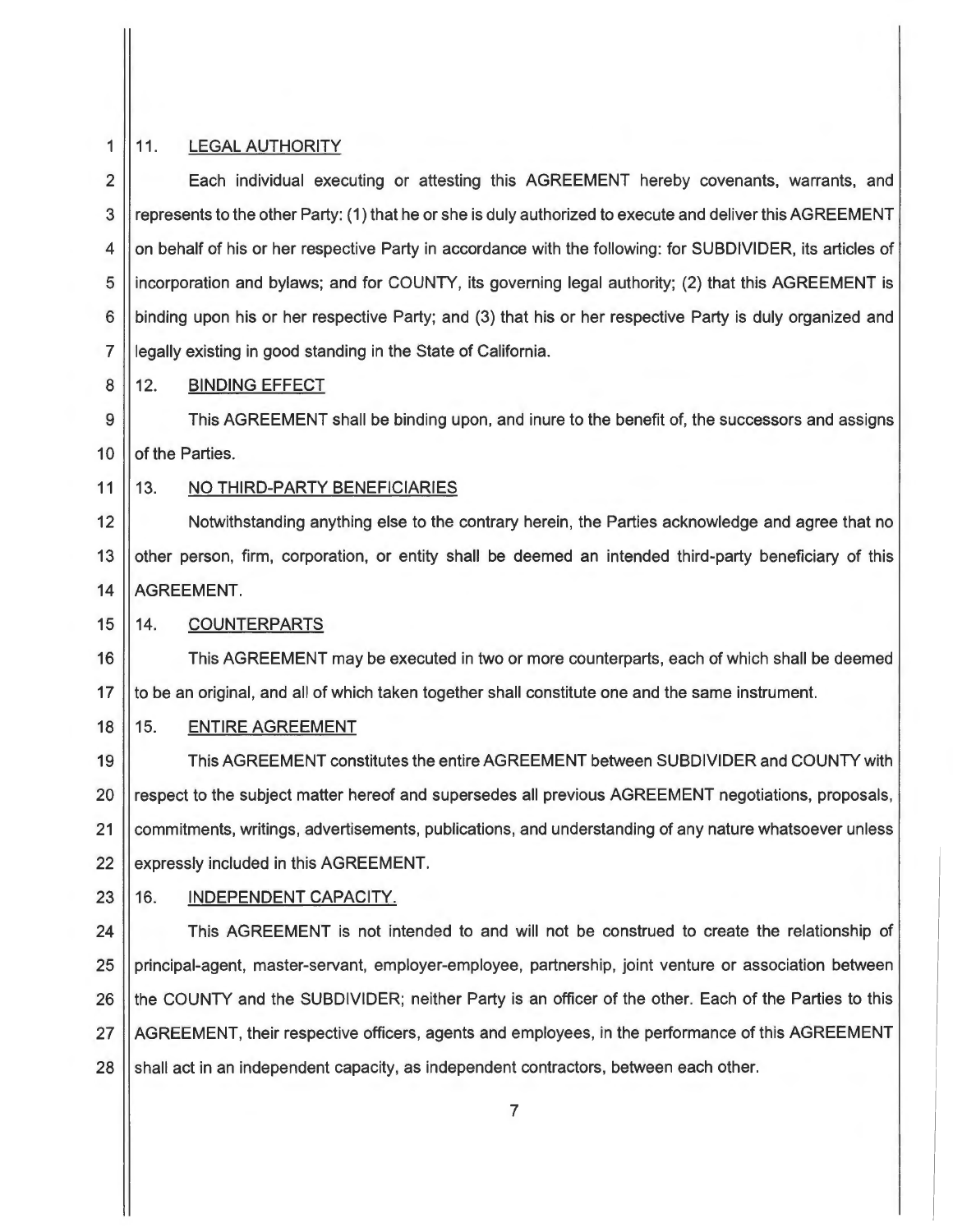| 1              |                                                      | IN WITNESS WHEREOF, the Parties have executed this AGREEMENT on the date   |
|----------------|------------------------------------------------------|----------------------------------------------------------------------------|
| 2              | set forth above.                                     |                                                                            |
| 3              |                                                      |                                                                            |
| 4              | SUBDIVIDER AND/OR CONSULTANT                         | <b>COUNTY OF FRESNO</b>                                                    |
| 5              |                                                      |                                                                            |
| 6              | <b>Authorized Signature</b>                          | Steve Brandau, Chairman of the Board of                                    |
| $\overline{7}$ | Davius Asservi<br>CEO                                | Supervisors of the County of Fresno                                        |
| 8              | <b>Print Name and Title</b>                          |                                                                            |
| 9              | 1394 W. Herndon AVE, Ste 101                         | <b>ATTEST:</b><br>Bernice E. Seidel                                        |
| 10             | <b>Mailing Address</b>                               | Clerk of the Board of Supervisors<br>County of Fresno, State of California |
| 11             | $Fresno$ , $CA$ $93711$<br>City, State, and Zip Code |                                                                            |
| 12             |                                                      | B <sub>)</sub><br>Deputy                                                   |
| 13             |                                                      |                                                                            |
| 14             |                                                      |                                                                            |
| 15             |                                                      |                                                                            |
| 16             |                                                      |                                                                            |
| 17             |                                                      |                                                                            |
| 18             |                                                      |                                                                            |
| 19             |                                                      |                                                                            |
| 20             |                                                      |                                                                            |
| 21             | FOR ACCOUNTING USE ONLY:<br>ORG: 43600200            |                                                                            |
| 22             | <b>FUND: 0001</b><br><b>SUBCLASS: 10000</b>          |                                                                            |
| 23             | ACCOUNT: 4910                                        |                                                                            |
| 24             |                                                      |                                                                            |
| 25             |                                                      |                                                                            |
| 26             |                                                      |                                                                            |
| 27             |                                                      |                                                                            |
| 28             |                                                      |                                                                            |
|                |                                                      | 8                                                                          |
|                |                                                      |                                                                            |
|                |                                                      |                                                                            |